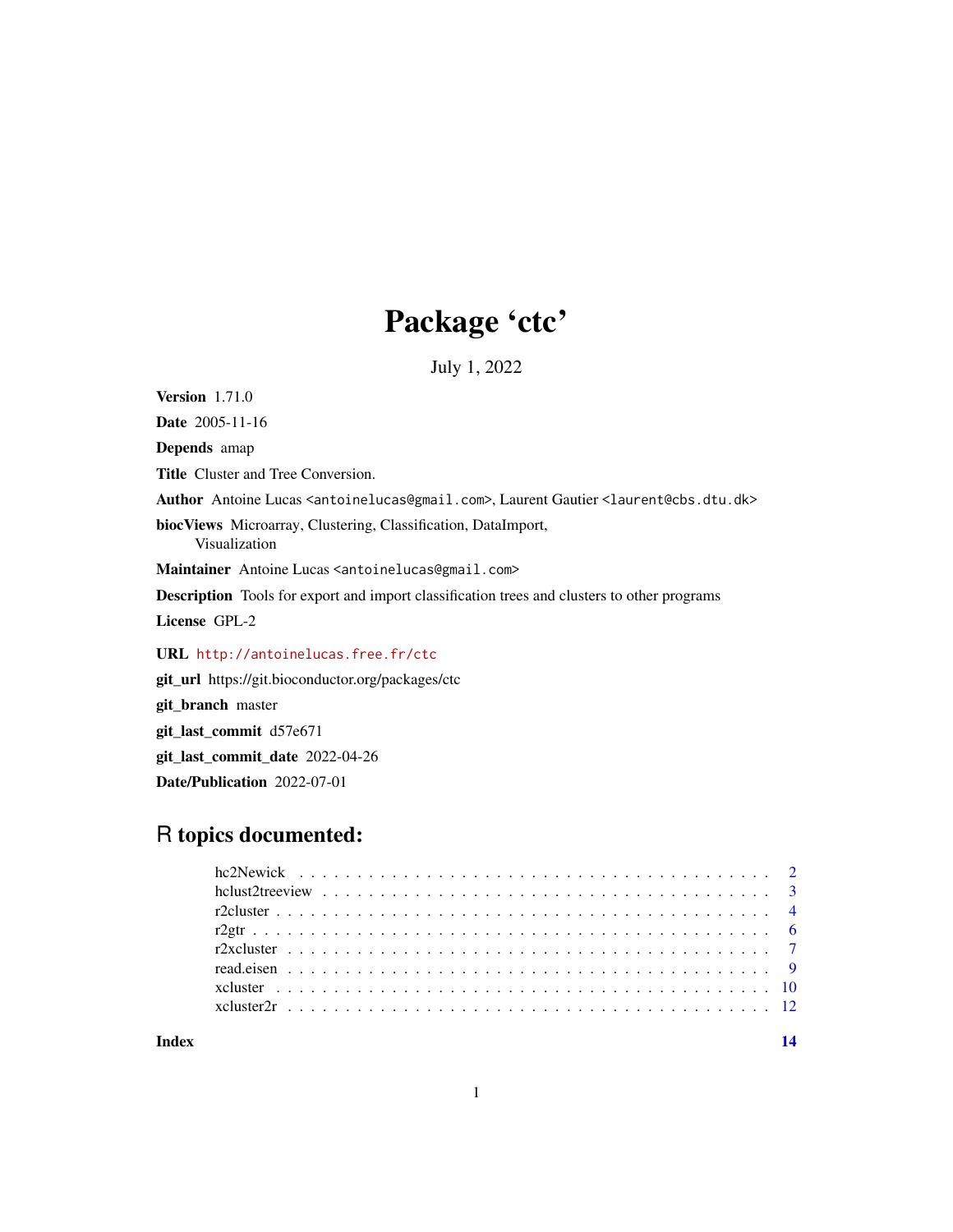<span id="page-1-0"></span>

## Description

Convert hclust objects to Newick format files.

## Usage

hc2Newick(hc, flat=TRUE)

## Arguments

| hc   | a holiect (as returned by the function holiest in the package stats) |
|------|----------------------------------------------------------------------|
| flat | a boolean (see section value).                                       |

## Value

If flat=TRUE the result is a string (that you can write in a file).

If flat=FALSE the result is a list (of lists). Each list is consituted of the elements left, right and dist.

## Author(s)

Laurent (laurent@cbs.dtu.dk)

## References

Antoine Lucas and Sylvain Jasson, *Using amap and ctc Packages for Huge Clustering*, R News, 2006, vol 6, issue 5 pages 58-60.

## Examples

```
data(USArrests)
h = hclust(dist(USArrests))
write(hc2Newick(h),file='hclust.newick')
```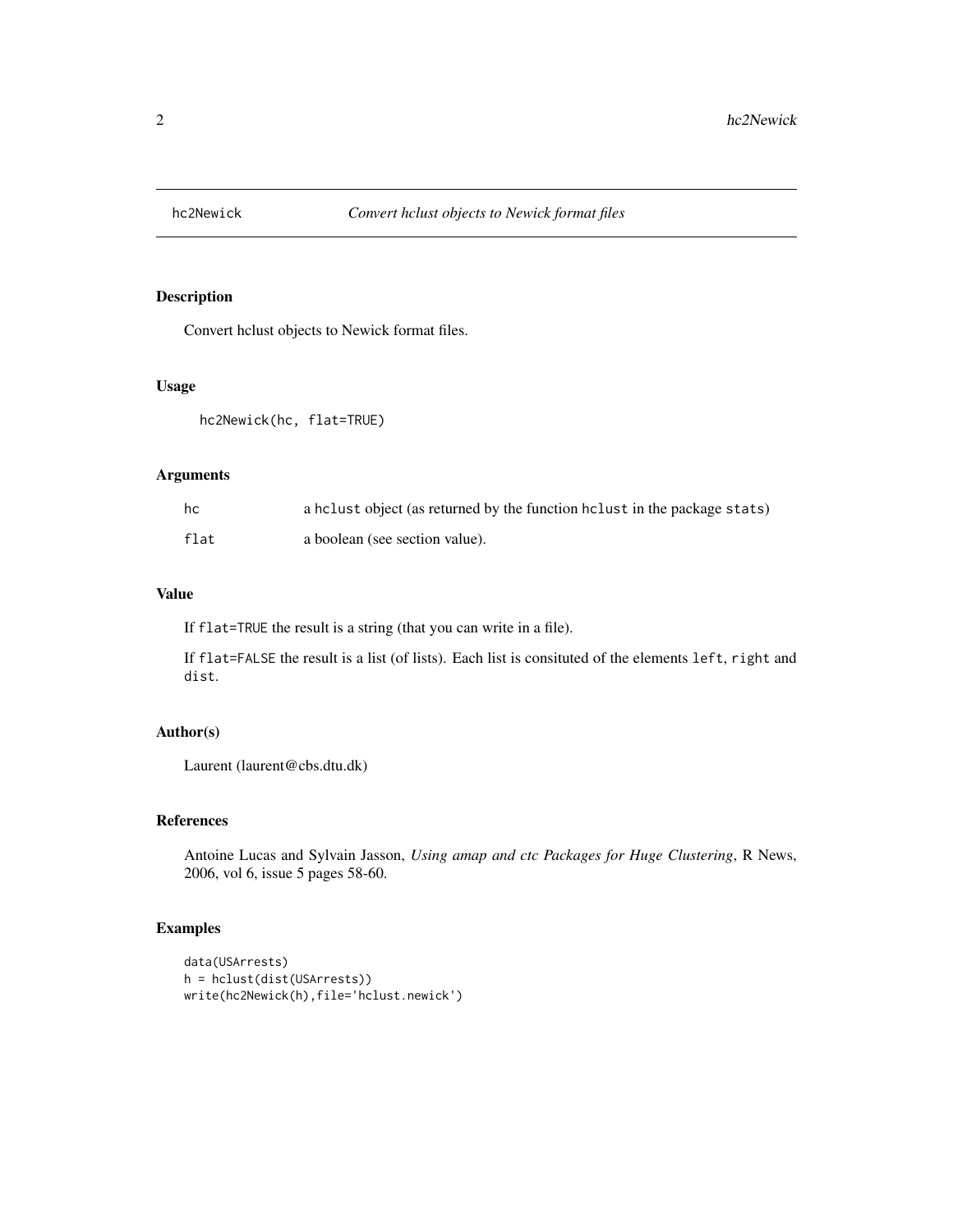<span id="page-2-1"></span><span id="page-2-0"></span>hclust2treeview *Hierarchical clustering and treeview export*

## **Description**

This function compute hierachical clustering with function hcluster and export cluster to treeview files format.

## Usage

hclust2treeview(x,file="cluster.cdt",method = "euclidean",link = "complete",keep.hclust=FALSE)

#### Arguments

| $\mathsf{x}$ | numeric matrix or a data frame or an object of class "exprSet".                                                                                                                                     |
|--------------|-----------------------------------------------------------------------------------------------------------------------------------------------------------------------------------------------------|
| file         | File name of export file.                                                                                                                                                                           |
| method       | the distance measure to be used. This must be one of "euclidean", "maximum",<br>"manhattan", "canberra" "binary" "pearson", "correlation" or "spearman".<br>Any unambiguous substring can be given. |
| link         | the agglomeration method to be used. This should be (an unambiguous abbre-<br>viation of) one of "ward", "single", "complete", "average", "mcquitty",<br>"median" or "centroid".                    |
| keep.hclust  | if TRUE: function returns a list of 2 objects of class helust                                                                                                                                       |

#### Details

This function producte all 3 files needed by treeview, with extentions: cdt, gtr, atr.

## Value

if keep.hclust = FALSE, function return 1. else function returns 2 objects of class hclust, first: hierachical clustering by rows, second: hierarchical clustering by columns

#### Author(s)

Antoine Lucas, <http://mulcyber.toulouse.inra.fr/projects/amap/>

## References

Antoine Lucas and Sylvain Jasson, *Using amap and ctc Packages for Huge Clustering*, R News, 2006, vol 6, issue 5 pages 58-60.

## See Also

[hclust](#page-0-0)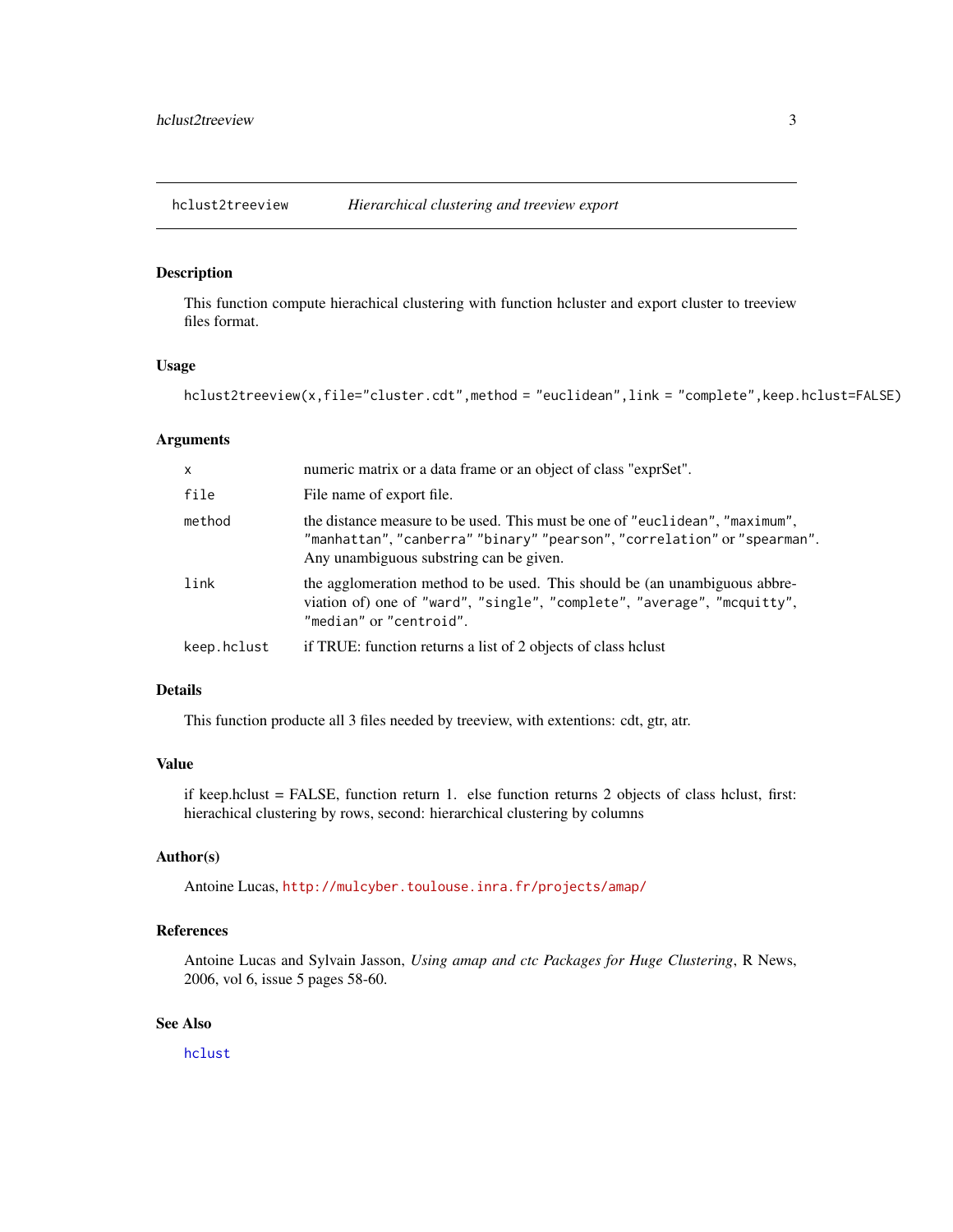## Examples

```
data(USArrests)
hclust2treeview(USArrests,file="cluster.cdt")
```
#### r2cluster *Write to Cluster file format*

## Description

Converting data to Cluster format

## Usage

```
r2cluster(data,labels=FALSE,colname="ACC",description=FALSE,
         file="cluster.txt",dec='.')
```
## Arguments

| file        | the path of the file                                                                                                    |
|-------------|-------------------------------------------------------------------------------------------------------------------------|
| data        | a matrix (or data frame) which provides the data to put into the file                                                   |
| labels      | a logical value indicating whether we use the frist column as labels (ACC col-<br>umn in cluster file)                  |
| colname     | a character string indicating what kind of objects are in each row. YORF,<br>MCLID, CLID, ACC can be used: see details. |
| description | a logical value indicating whether we use the second column as description<br>(NAME column for cluster file)            |
| dec         | the character used in the file for decimal points                                                                       |

#### Details

Software *Cluster*, made by *M. Eisen* needs formatted input data like:

| ACC.    | <b>NAMF</b> | GWEIGHT GORDER | VЗ  | V4  | V5  |
|---------|-------------|----------------|-----|-----|-----|
| EWEIGHT |             |                |     |     |     |
| gbk01   | Gene1       |                | 0.9 | 0.4 | 1.4 |
| gbk02   | Gene2       | 2              | 0.6 | 0.2 | 0.2 |
| gbk03   | Gene3       | 3              | 1.6 | 1 1 | 0.9 |
| gbk04   | Gene4       | 4              | 0 4 |     |     |

First field of first line (i.e "ACC") is a special field, that tells program what kind of objects are in each row.

Four special values are defined with web link (when visualize with TreeView):

<span id="page-3-0"></span>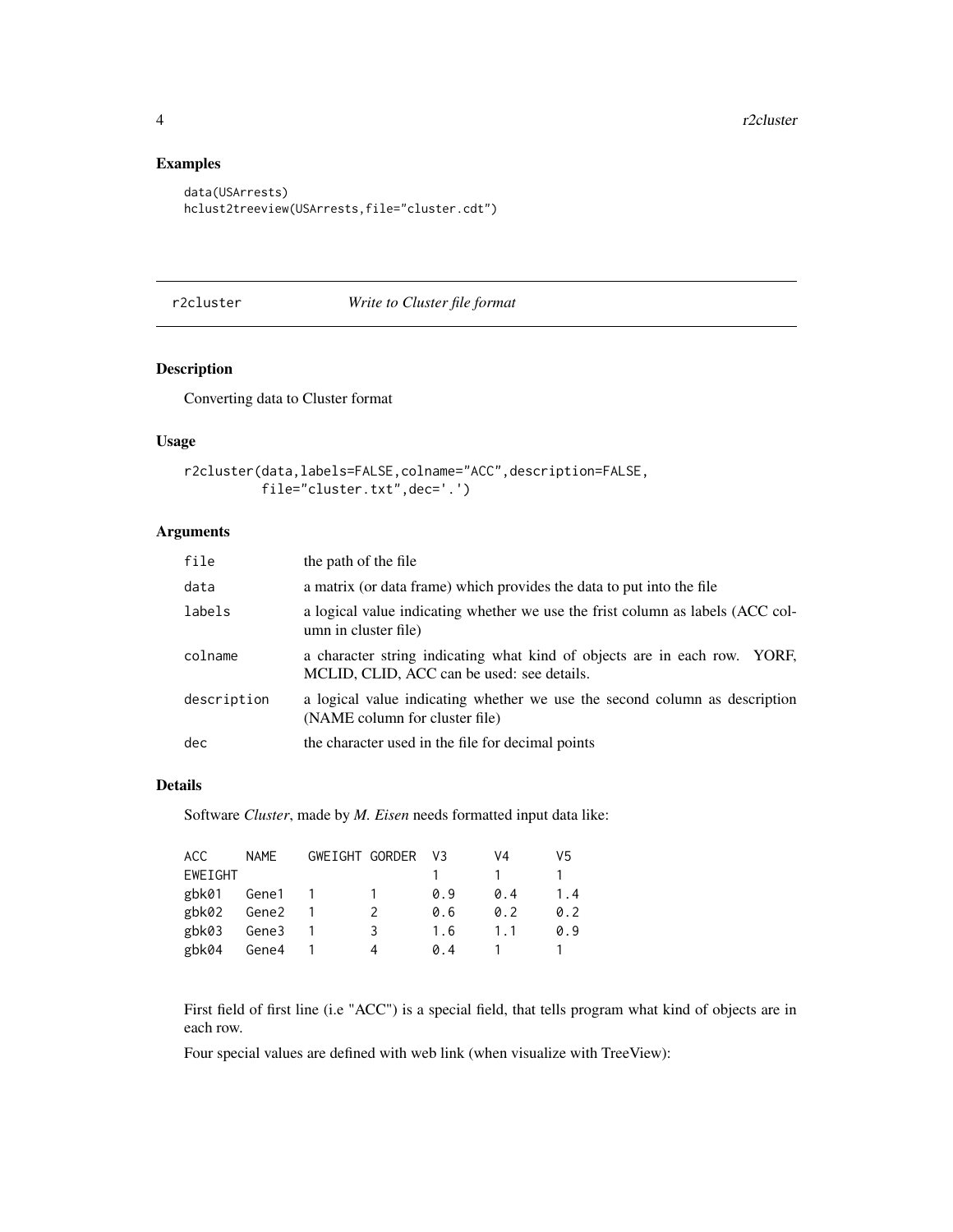#### <span id="page-4-0"></span>r2cluster 5

- YORF [http://genome-www.stanford.edu/cgi-bin/dbrun/SacchDB?find+Locus+%22UN](http://genome-www.stanford.edu/cgi-bin/dbrun/SacchDB?find+Locus+%22UNIQID%22)IQID% [22](http://genome-www.stanford.edu/cgi-bin/dbrun/SacchDB?find+Locus+%22UNIQID%22)
- MCLID <http://genome.rtc.riken.go.jp/cgi-bin/getseq?g+R+UNIQID>
- CLID [http://genome-www4.stanford.edu/cgi-bin/SMD/source/sourceRes\protect\](http://genome-www4.stanford.edu/cgi-bin/SMD/source/sourceRes\protect \discretionary {\char \hyphenchar \font }{}{}ult?op\protect \discretionary {\char \hyphenchar \font }{}{}tion=CloneID&criteria1=IMAGE:UNIQID&choice=cDNA) [discretionary{\char\hyphenchar\font}{}{}ult?op\protect\discretionary{\char\](http://genome-www4.stanford.edu/cgi-bin/SMD/source/sourceRes\protect \discretionary {\char \hyphenchar \font }{}{}ult?op\protect \discretionary {\char \hyphenchar \font }{}{}tion=CloneID&criteria1=IMAGE:UNIQID&choice=cDNA) [hyphenchar\font}{}{}tion=CloneID&criteria1=IMAGE:UNIQID&choice=cDNA](http://genome-www4.stanford.edu/cgi-bin/SMD/source/sourceRes\protect \discretionary {\char \hyphenchar \font }{}{}ult?op\protect \discretionary {\char \hyphenchar \font }{}{}tion=CloneID&criteria1=IMAGE:UNIQID&choice=cDNA)
- ACC [http://genome-www4.stanford.edu/cgi-bin/SMD/source/sourceRes\protect\di](http://genome-www4.stanford.edu/cgi-bin/SMD/source/sourceRes\protect \discretionary {\char \hyphenchar \font }{}{}ult?op\protect \discretionary {\char \hyphenchar \font }{}{}tion=Number&criteria=UNIQID&choice=cDNA)scretionary{\char\ [hyphenchar\font}{}{}ult?op\protect\discretionary{\char\hyphenchar\font}{}{}](http://genome-www4.stanford.edu/cgi-bin/SMD/source/sourceRes\protect \discretionary {\char \hyphenchar \font }{}{}ult?op\protect \discretionary {\char \hyphenchar \font }{}{}tion=Number&criteria=UNIQID&choice=cDNA)tion= [Number&criteria=UNIQID&choice=cDNA](http://genome-www4.stanford.edu/cgi-bin/SMD/source/sourceRes\protect \discretionary {\char \hyphenchar \font }{}{}ult?op\protect \discretionary {\char \hyphenchar \font }{}{}tion=Number&criteria=UNIQID&choice=cDNA)

Line begining with EWEIGHT gives weights for each column (variable). Column GWEIGHT gives weights for each line (individuals).

#### Note

*Cluster* is a program made by *M. Eisen* that performs hierarchical clustering, K-means and SOM.

*Cluster* is copyrighted. To get or have information about *Cluster*: [http://rana.lbl.gov/EisenSof](http://rana.lbl.gov/EisenSoftware.htm)tware. [htm](http://rana.lbl.gov/EisenSoftware.htm)

#### Author(s)

Antoine Lucas, <http://antoinelucas.free.fr/ctc>

## References

Antoine Lucas and Sylvain Jasson, *Using amap and ctc Packages for Huge Clustering*, R News, 2006, vol 6, issue 5 pages 58-60.

## See Also

[xcluster](#page-9-1), [r2xcluster](#page-6-1), [hclust](#page-0-0)

#### Examples

```
# Create data
set.seed(1)
m \leftarrow matrix(rep(1,3*24),ncol=3)m[9:16,3] <- 3; m[17:24,] <- 3 #create 3 groups
m <- m+rnorm(24*3,0,0.5) #add noise
m <- floor(10*m)/10   #just one digits
```
r2cluster(m)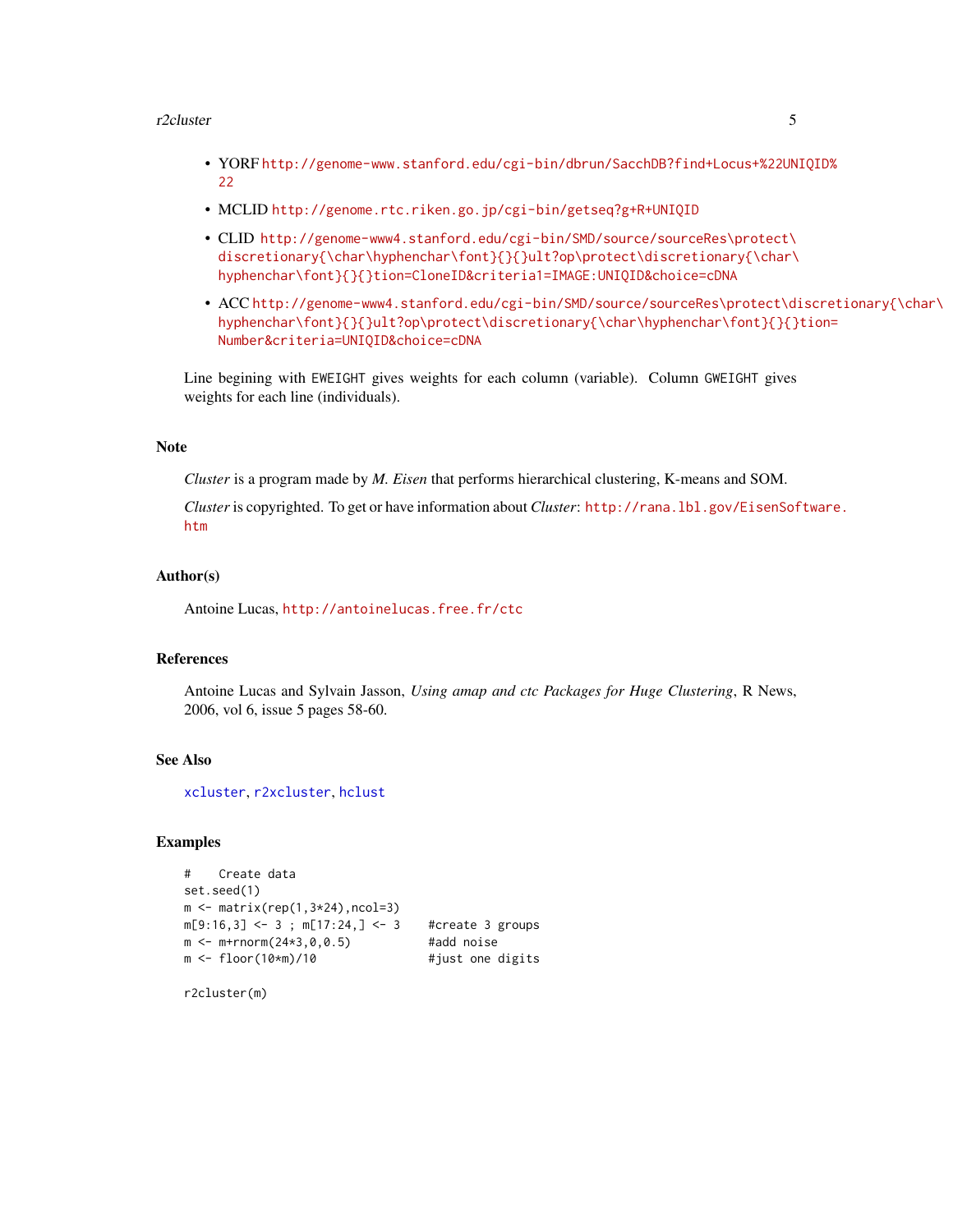<span id="page-5-0"></span>

#### Description

Write data frame and hclust object to gtr atr, cdt files (Xcluster or Cluster output). Visualisation of cluster can be done with tools like treeview

## Usage

```
r2gtr(hr,file="cluster.gtr",distance=hr$dist.method,dec='.',digits=5)
r2atr(hc,file="cluster.atr",distance=hc$dist.method,dec='.',digits=5)
r2cdt(hr,hc,data,labels=FALSE,description=FALSE,file="cluster.cdt",dec='.')
```
#### Arguments

| file        | the path of the file                                                                                                                                         |
|-------------|--------------------------------------------------------------------------------------------------------------------------------------------------------------|
| data        | a matrix (or data frame) which provides the data to put into the file                                                                                        |
| hr,hc       | objects of class helust (rows and columns)                                                                                                                   |
| distance    | The distance measure used. This must be one of "euclidean", "maximum",<br>"manhattan"', "canberra"' or "binary"'. Any unambiguous substring can be<br>given. |
| digits      | number digits for precision                                                                                                                                  |
| labels      | a logical value indicating whether we use the frist column as labels (NAME<br>column for cluster file)                                                       |
| description | a logical value indicating whether we use the second column as description (DE-<br>SCRIPTION column for cluster file)                                        |
| dec         | the character used in the file for decimal points                                                                                                            |

## Details

Function [hclust2treeview](#page-2-1) compute hierarchical clustering and export to all files at once.

#### Author(s)

Antoine Lucas, <http://antoinelucas.free.fr/ctc>

## References

Antoine Lucas and Sylvain Jasson, *Using amap and ctc Packages for Huge Clustering*, R News, 2006, vol 6, issue 5 pages 58-60.

## See Also

[r2xcluster](#page-6-1), [xcluster2r](#page-11-1),[hclust](#page-0-0),[hcluster](#page-0-0)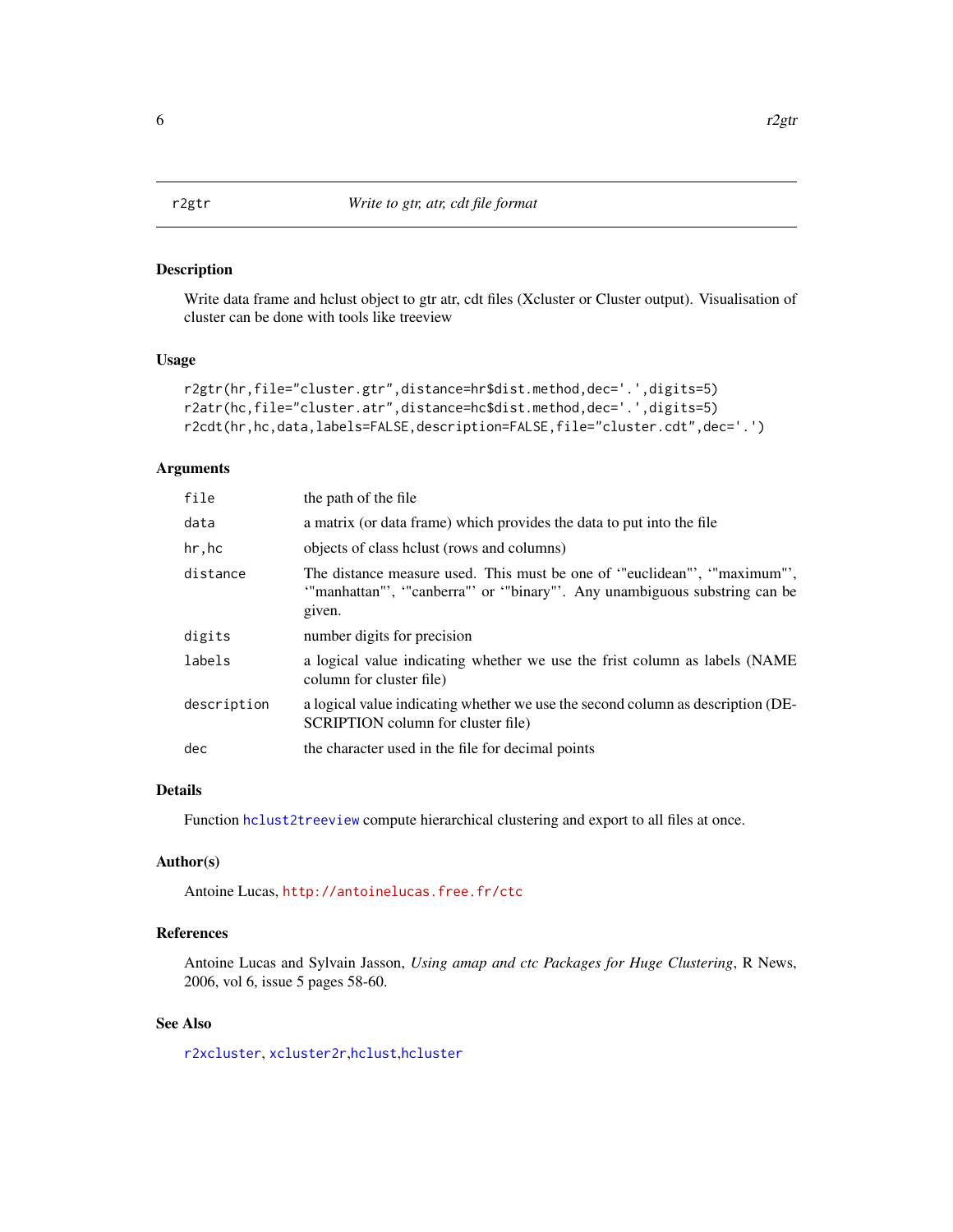#### <span id="page-6-0"></span>r2xcluster 7

## Examples

```
# Create data
set.seed(1)
m \leftarrow matrix(rep(1,3*24),ncol=3)m[9:16,3] <- 3; m[17:24,] <- 3 #create 3 groups
m <- m+rnorm(24*3,0,0.5) #add noise
m <- floor(10*m)/10   #just one digits
# use library stats
# Cluster columns
hc <- hclust(dist(t(m)))
# Cluster rows
hr <- hclust(dist(m))
# Export files
r2atr(hc,file="cluster.atr")
r2gtr(hr,file="cluster.gtr")
r2cdt(hr,hc,m ,file="cluster.cdt")
```
<span id="page-6-1"></span>r2xcluster *Write to Xcluster file format*

#### Description

Converting data to Xcluster format

## Usage

```
r2xcluster(data,labels=FALSE,description=FALSE,file="xcluster.txt")
```
## Arguments

| file        | the path of the file                                                                                                  |
|-------------|-----------------------------------------------------------------------------------------------------------------------|
| data        | a matrix (or data frame) which provides the data to put into the file                                                 |
| labels      | a logical value indicating whether we use the frist column as labels (NAME<br>column for xcluster file)               |
| description | a logical value indicating whether we use the second column as description (DE-<br>SCRIPTION column for cluster file) |

## Details

Software *Xcluster*, made by *G. Sherlock* needs formatted input data like:

| NAME    | DESCRIPTION | GWEIGHT V2 |     | V3 | V4  |
|---------|-------------|------------|-----|----|-----|
| EWEIGHT |             |            |     |    |     |
| gbk01   | Gene1       |            | a 9 | 04 | 1.4 |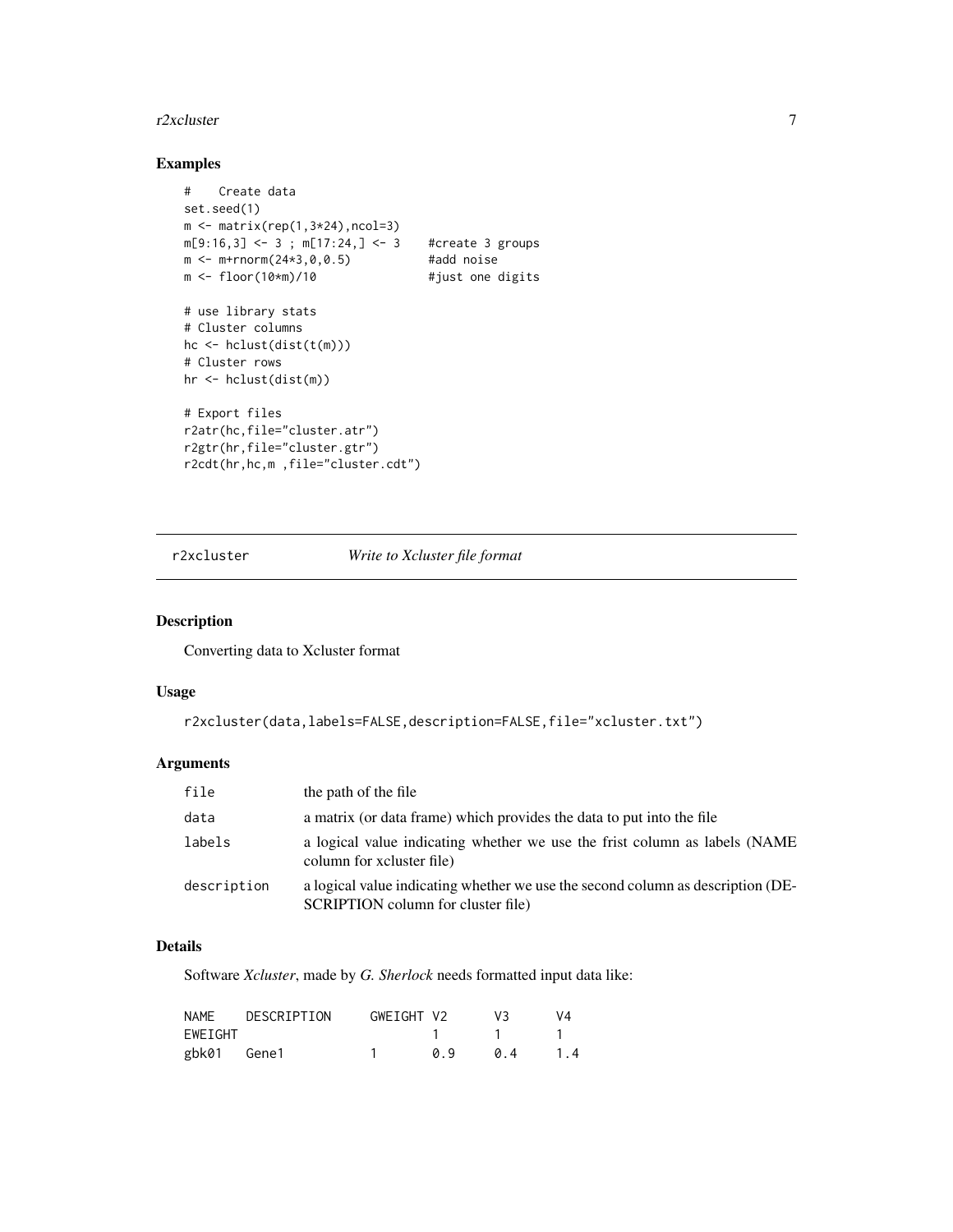#### <span id="page-7-0"></span>8 and 2xcluster and 2xcluster and 2xcluster and 2xcluster and 2xcluster and 2xcluster and 2xcluster

| gbk02 Gene2 | 0.6 | 0.2 | 0.2 |
|-------------|-----|-----|-----|
| gbk03 Gene3 | 1.6 | 1.1 | 0.9 |
| gbk04 Gene4 | 04  |     |     |

Line begining with EWEIGHT gives weights for each column (variable). Column GWEIGHT gives weights for each line (individuals).

#### Note

*Xcluster* is a C program made by *Gavin Sherlock* that performs hierarchical clustering, K-means and SOM.

*Xcluster* is copyrighted. To get or have information about *Xcluster*: [http://genome-www.stanford](http://genome-www.stanford.edu/~sherlock/cluster.html). [edu/~sherlock/cluster.html](http://genome-www.stanford.edu/~sherlock/cluster.html)

#### Author(s)

Antoine Lucas, <http://antoinelucas.free.fr/ctc>

## References

Antoine Lucas and Sylvain Jasson, *Using amap and ctc Packages for Huge Clustering*, R News, 2006, vol 6, issue 5 pages 58-60.

## See Also

[xcluster](#page-9-1), [xcluster2r](#page-11-1), [hclust](#page-0-0), [hcluster](#page-0-0)

#### Examples

```
## Create data
set.seed(1)
m \leftarrow matrix(rep(1,3*24),ncol=3)m[9:16,3] <- 3; m[17:24,] <- 3 #create 3 groups
m < - m + rnorm(24 \times 3, 0, 0.5) #add noise
m <- floor(10*m)/10   #just one digits
r2xcluster(m)
## And once you have Xcluster program:
## Not run:
 system('Xcluster -f xcluster.txt -e 0 -p 0 -s 0 -l 0')
 h <- xcluster2r('xcluster.gtr')
 plot(h,hang=-1)
## End(Not run)
```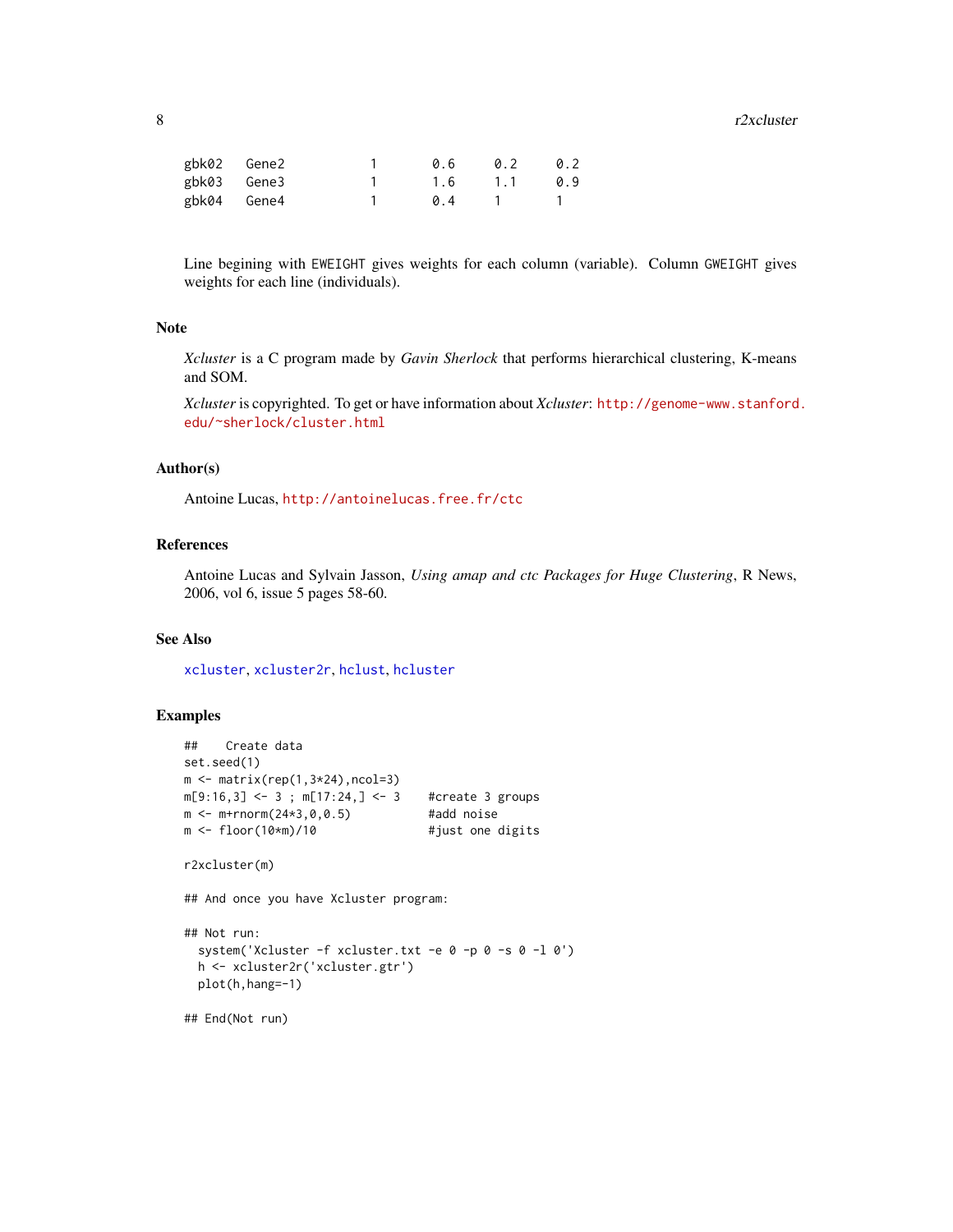<span id="page-8-0"></span>

#### Description

The input for Eisen-clustering is a slight variation of a tab delimited file. This method reads the expression data from such files as a matrix and provides optional additional information on the experiments as attributes.

#### Usage

```
read.eisen(file,sep="\t",dec=".", format.check = TRUE)
```
#### Arguments

| file         | The relative or absolute path to the file to be read, as internally forwarded to the<br>read.table function.                 |
|--------------|------------------------------------------------------------------------------------------------------------------------------|
| sep          | Separator of fields, passed on to read.table.                                                                                |
| dec          | Passed on to read, table. This is particulary helpful for the interpretation of data<br>from localised spreadsheet programs. |
| format.check | TRUE or FLASE: to disable file format check.                                                                                 |

#### Details

The software of Michael Eisen and its plain tab separated format for the presentation of gene expression data prior to their clustering is supported by many hard- and software providers, both as an input for their tools and as resulting from the analysis and normalisation of the chip images. To be able to read and write this format, the Bioconductor suite is enabled to easily reanalyse or extend older experiments that might have been analysed with the Eisen tools before.

#### Value

A numerical matrix is returned. It is a complete analogue of the Eisen-format, except the descriptions, weights and other information being passed to attributes. The first row will be the column names, the first column will be the respective row name. A second row that has a first empty field is referred to via the attribute "second.row". A column NAME is stored in the attribute "NAME".

#### Author(s)

Steffen Moeller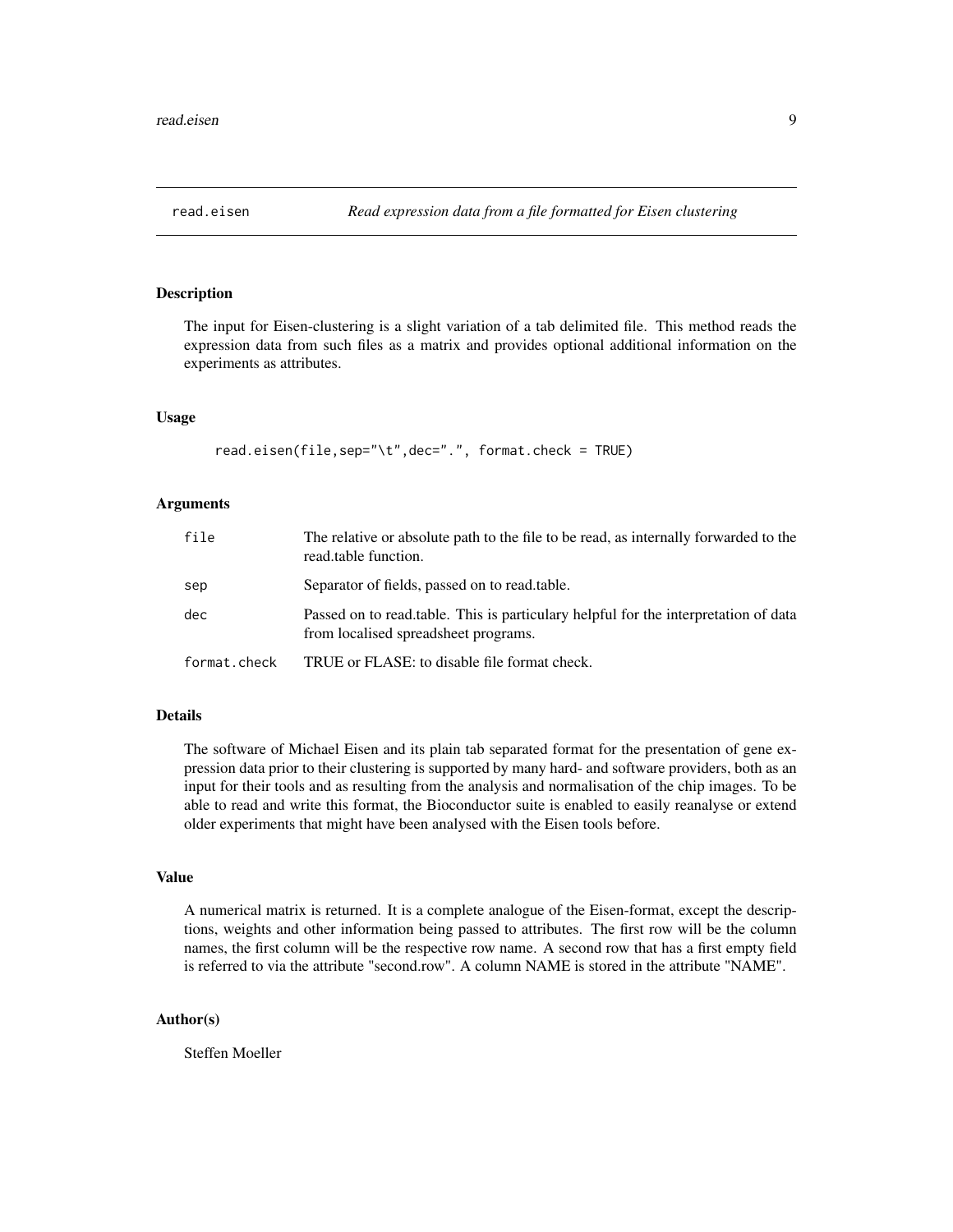#### <span id="page-9-0"></span>References

Michael Eisen Lab http://rana.lbl.gov/

Michael Hoon's Cluster 3.0 http://bonsai.ims.u-tokyo.ac.jp/~mdehoon/software/cluster/

Eisen M.B., P.T. Spellman, P.O. Brown, and D. Botstein. 1998. Cluster analysis and display of genome-wide expression patterns. /Proc. Natl. Acad. Sci. USA /, 95:14863-14868.

De Hoon M.J.L., S. Imoto, J. Nolan, and S. Miyano. Open source clustering software. Bioinformatics \*20\* (9): 1453-1454 (2004).

Antoine Lucas and Sylvain Jasson, *Using amap and ctc Packages for Huge Clustering*, R News, 2006, vol 6, issue 5 pages 58-60.

<span id="page-9-1"></span>

| xcluster | Hierarchical clustering |  |
|----------|-------------------------|--|
|----------|-------------------------|--|

## Description

Performs a hierarchical cluster analysis on a set of dissimilarities (this function launch an external program: Xcluster).

#### Usage

```
xcluster(data,distance="euclidean",clean=FALSE,tmp.in="tmp.txt",tmp.out="tmp.gtr")
```
#### Arguments

| data            | a matrix (or data frame) which provides the data to analyze                                                                                                        |
|-----------------|--------------------------------------------------------------------------------------------------------------------------------------------------------------------|
| distance        | The distance measure used with <i>Xcluster</i> . This must be one of "euclidean",<br>"pearson" or "notcenteredpearson". Any unambiguous substring can be<br>given. |
| clean           | a logical value indicating whether you want the true distances (clean=FALSE),<br>or you want a clean dendrogram                                                    |
| tmp.in, tmp.out |                                                                                                                                                                    |
|                 | temporary files for Xcluster                                                                                                                                       |

## Details

Available distance measures are (written for two vectors  $x$  and  $y$ ):

- Euclidean: Usual square distance between the two vectors (2 norm).
- Pearson:  $1 \text{cor}(x, y)$
- Pearson not centered:  $1 \frac{\sum_i x_i y_i}{\sqrt{\sum_i x_i^2}}$  $\left(\sum_{i} x_i^2 \sum_{i} y_i^2\right)^{1/2}$

Xcluster does not use usual agglomerative methods (single, average, complete), but compute the distance between each groups' barycenter for the distance between two groups.

This have a problem for this kind of data: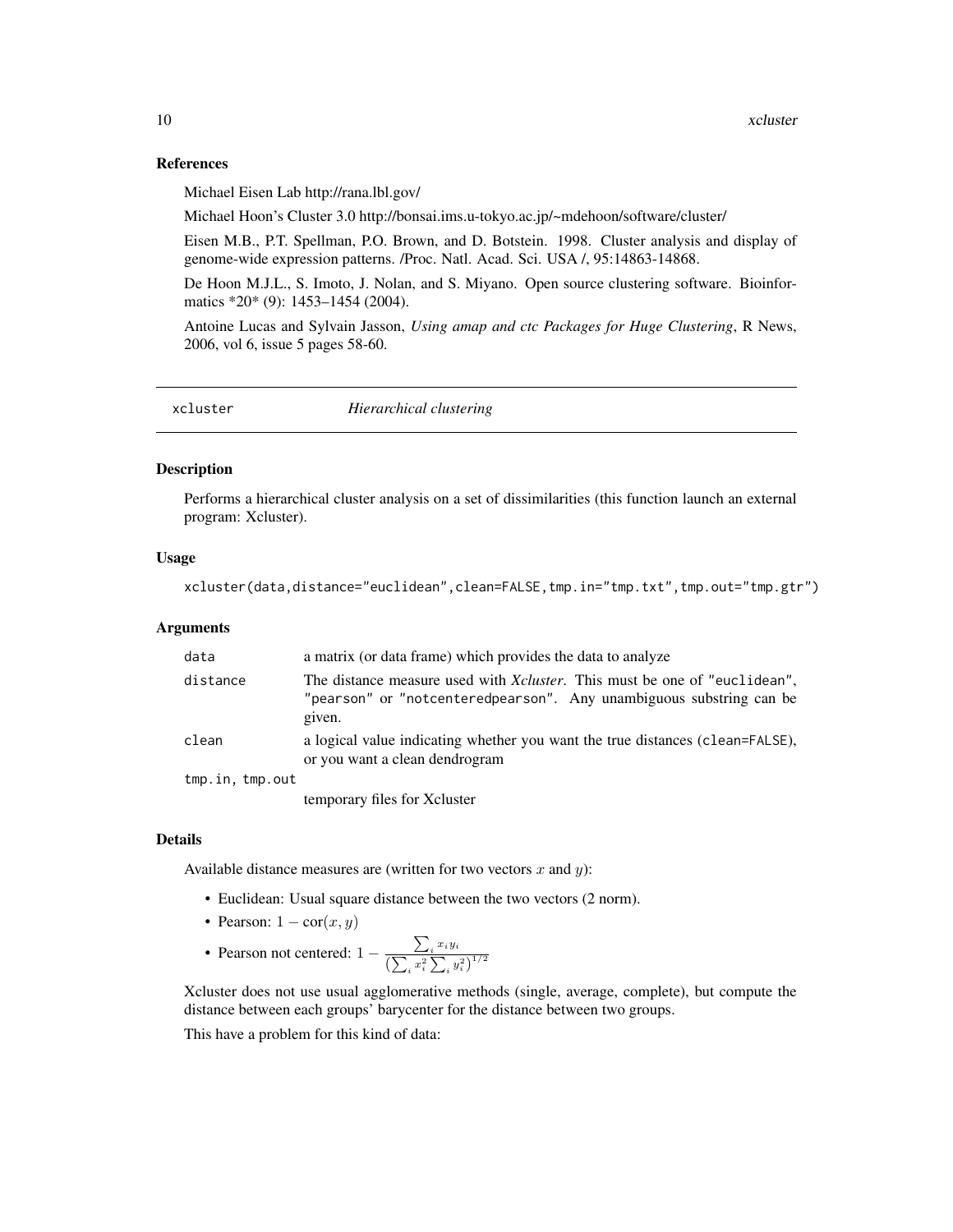#### xcluster 11

| A | $\mathbf{0}$ | $\Omega$ |
|---|--------------|----------|
| B | 0            | 1.       |
| C | 0.9          | 0.5      |

Ie: a triangular in  $\mathbb{R}^2$ , the distance between A and B is larger than the distance between the group A,B and C (with euclidean distance).

For that case it can be useful to use clean=TRUE and that mean that you must not consider A and B as a group without C.

## Value

An object of class hclust which describes the tree produced by the clustering process. The object is a list with components:

| merge       | an $n-1$ by 2 matrix. Row i of merge describes the merging of clusters at step i<br>of the clustering. If an element j in the row is negative, then observation $-j$ was<br>merged at this stage. If $j$ is positive then the merge was with the cluster formed<br>at the (earlier) stage $j$ of the algorithm. Thus negative entries in merge indicate<br>agglomerations of singletons, and positive entries indicate agglomerations of<br>non-singletons. |
|-------------|-------------------------------------------------------------------------------------------------------------------------------------------------------------------------------------------------------------------------------------------------------------------------------------------------------------------------------------------------------------------------------------------------------------------------------------------------------------|
| height      | a set of $n-1$ non-decreasing real values. The clustering <i>height</i> : that is, the<br>value of the criterion associated with the clustering method for the particular<br>agglomeration.                                                                                                                                                                                                                                                                 |
| order       | a vector giving the permutation of the original observations suitable for plotting,<br>in the sense that a cluster plot using this ordering and matrix merge will not have<br>crossings of the branches.                                                                                                                                                                                                                                                    |
| labels      | labels for each of the objects being clustered.                                                                                                                                                                                                                                                                                                                                                                                                             |
| call        | the call which produced the result.                                                                                                                                                                                                                                                                                                                                                                                                                         |
| method      | the cluster method that has been used.                                                                                                                                                                                                                                                                                                                                                                                                                      |
| dist.method | the distance that has been used to create d (only returned if the distance object<br>has a "method" attribute).                                                                                                                                                                                                                                                                                                                                             |

### Note

*Xcluster* is a C program made by *Gavin Sherlock* that performs hierarchical clustering, K-means and SOM.

*Xcluster* is copyrighted. To get or have information about *Xcluster*: [http://genome-www.stanford](http://genome-www.stanford.edu/~sherlock/cluster.html). [edu/~sherlock/cluster.html](http://genome-www.stanford.edu/~sherlock/cluster.html)

## Author(s)

Antoine Lucas, <http://mulcyber.toulouse.inra.fr/projects/amap/>

#### References

Antoine Lucas and Sylvain Jasson, *Using amap and ctc Packages for Huge Clustering*, R News, 2006, vol 6, issue 5 pages 58-60.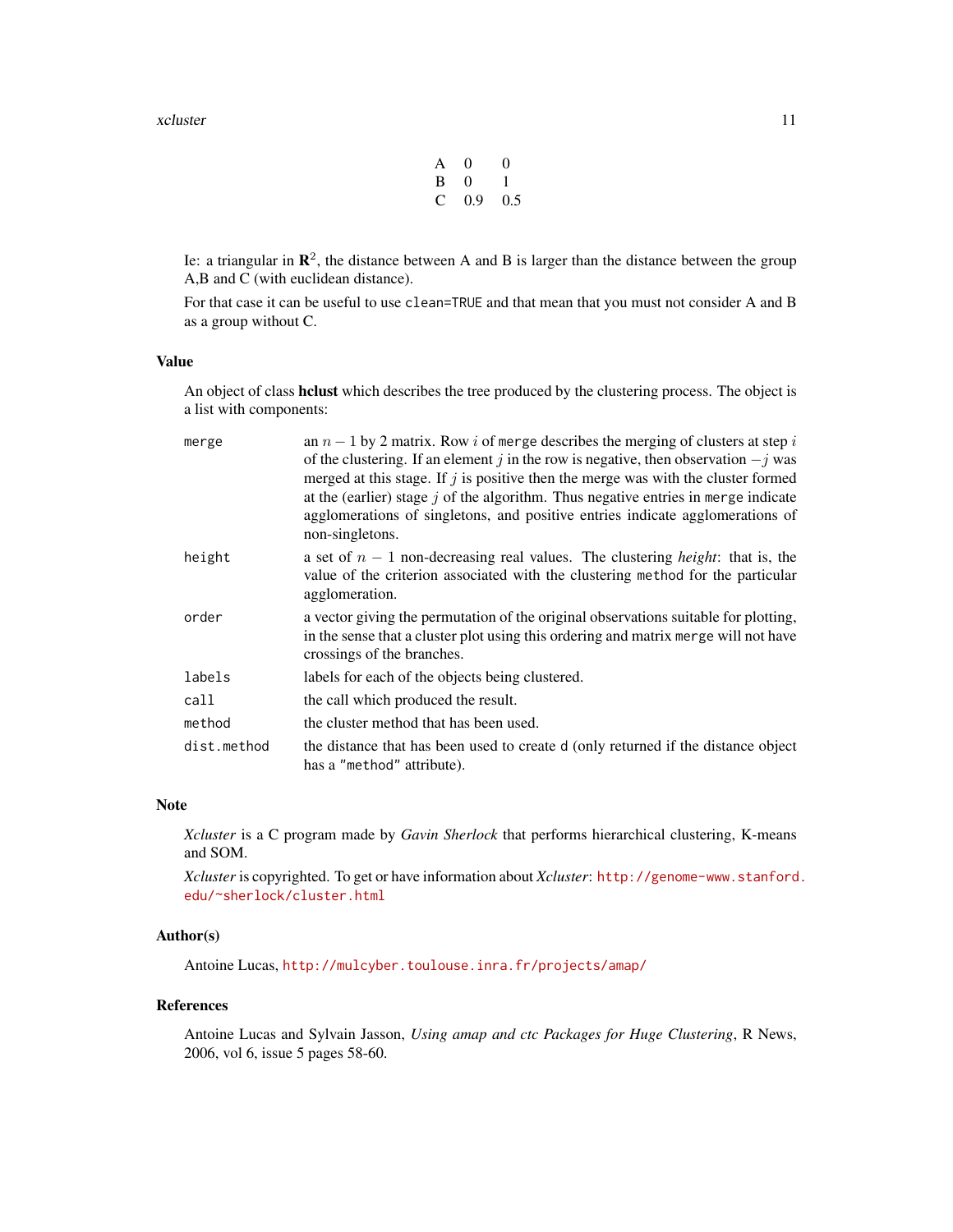## See Also

[r2xcluster](#page-6-1), [xcluster2r](#page-11-1),[hclust](#page-0-0), [hcluster](#page-0-0)

## Examples

```
# Create data
set.seed(1)
m \leftarrow matrix(rep(1,3*24),ncol=3)m[9:16,3] <- 3; m[17:24,] <- 3 #create 3 groups
m < - m + rnorm(24*3, 0, 0.5) #add noise
m <- floor(10*m)/10 #just one digits
# And once you have Xcluster program:
#
#h <- xcluster(m)
#
#plot(h)
```
<span id="page-11-1"></span>xcluster2r *Importing Xcluster/Cluster output*

## Description

Converting Xcluster/Cluster output (.gtr or .atr) to R hclust file

## Usage

```
xcluster2r(file,distance="euclidean",labels=FALSE,fast=FALSE,clean=FALSE,
          dec='.')
```
## Arguments

| file     | the path of a <i>Xcluster/Cluster</i> file (.gtr or .atr)                                                                                                                  |  |
|----------|----------------------------------------------------------------------------------------------------------------------------------------------------------------------------|--|
| distance | The distance measure used with <i>Xcluster/Cluster</i> . This must be one of "euclidean",<br>"pearson" or "notcenteredpearson". Any unambiguous substring can be<br>given. |  |
| labels   | a logical value indicating whether we use labels values (in the .cdt file) or not.                                                                                         |  |
| fast     | a logical value indicating whether we reorganize data like R (Fast=FALSE) or<br>we let them like <i>Xcluster</i> / <i>Cluster</i> did                                      |  |
| clean    | a logical value indicating whether you want the true distances (clean=FALSE),<br>or you want a clean dendrogram (see details below).                                       |  |
| dec      | the character used in the file for decimal points                                                                                                                          |  |

## Details

See xcluster for more details.

<span id="page-11-0"></span>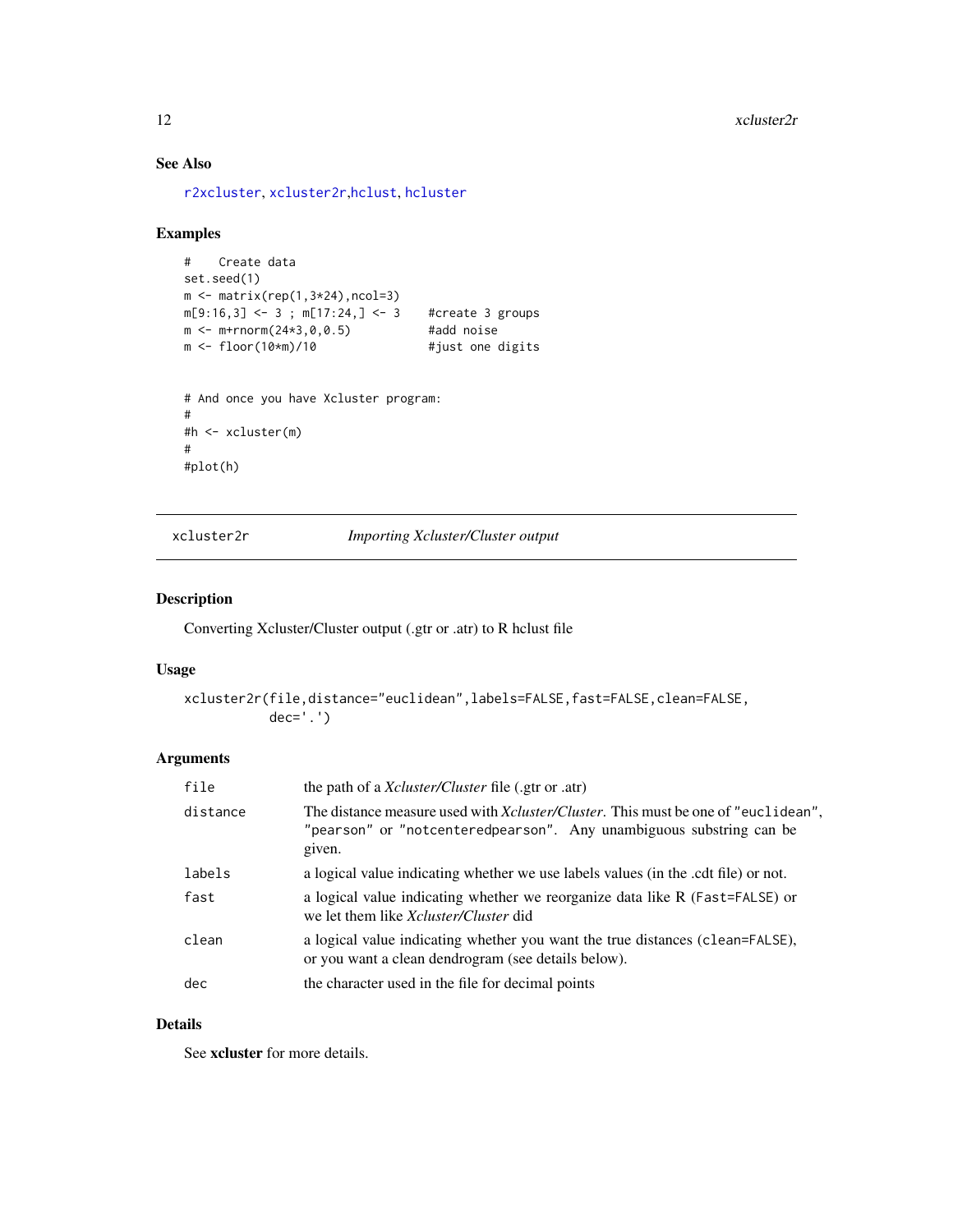#### <span id="page-12-0"></span> $x$ cluster2r  $13$

## Value

An object of class hclust which describes the tree produced by the clustering process.

#### Note

*Xcluster* is a C program made by *Gavin Sherlock* that performs hierarchical clustering, K-means and SOM.

*Xcluster* is copyrighted. To get or have information about *Xcluster*: [http://genome-www.stanford](http://genome-www.stanford.edu/~sherlock/cluster.html). [edu/~sherlock/cluster.html](http://genome-www.stanford.edu/~sherlock/cluster.html)

*Cluster* is a program made by *Michael Eisen* that performs hierarchical clustering, K-means and SOM.

*Cluster* is copyrighted. To get or have information about *Cluster*: [http://rana.lbl.gov/EisenSof](http://rana.lbl.gov/EisenSoftware.htm)tware. [htm](http://rana.lbl.gov/EisenSoftware.htm)

## Author(s)

Antoine Lucas, <http://mulcyber.toulouse.inra.fr/projects/amap/>

## References

Antoine Lucas and Sylvain Jasson, *Using amap and ctc Packages for Huge Clustering*, R News, 2006, vol 6, issue 5 pages 58-60.

### See Also

[xcluster](#page-9-1), [r2xcluster](#page-6-1), [hclust](#page-0-0), [hcluster](#page-0-0)

#### Examples

```
# Create data
set.seed(1)
m \leftarrow matrix(rep(1,3*24),ncol=3)m[9:16,3] <- 3; m[17:24,] <- 3 #create 3 groups
m \le - m + r n \text{ or } (24 \times 3, 0, 0.5) #add noise
m <- floor(10*m)/10   #just one digits
```

```
r2xcluster(m)
```

```
# And once you have Xcluster program:
#
#system('Xcluster -f xcluster.txt -e 0 -p 0 -s 0 -l 0')
#h <- xcluster2r('xcluster.gtr')
#plot(h,hang=-1)
```